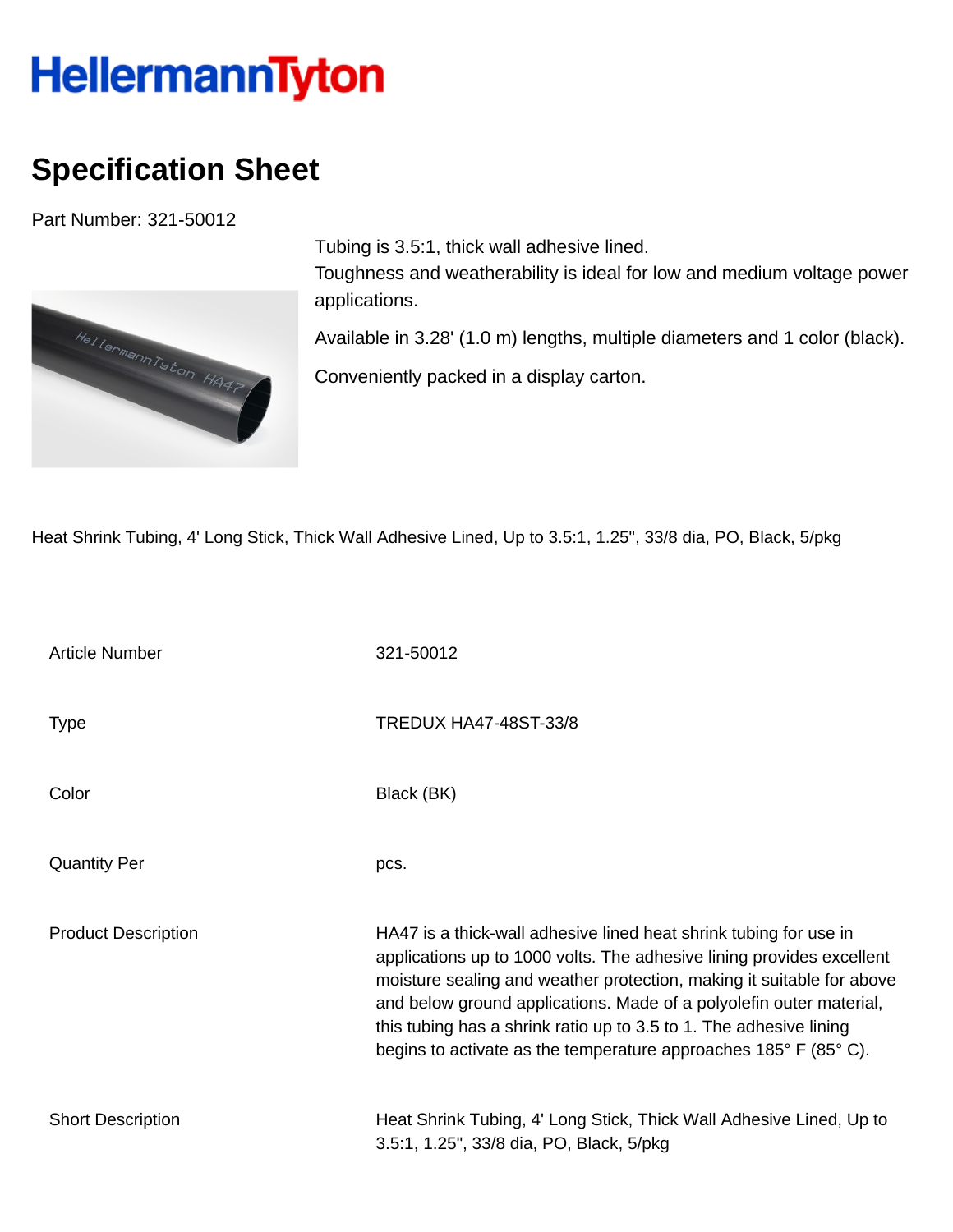| Length L (Imperial)          | 4.0                                        |
|------------------------------|--------------------------------------------|
| Length L (Metric)            | 1.0                                        |
| Voltage Range                | Low Voltage                                |
| Variant                      | <b>Thick-Wall</b>                          |
| Nominal Diameter (Imperial)  | 1.25                                       |
| Nominal Diameter (Metric)    | 33                                         |
| Wall Thickness WT (Imperial) | .126                                       |
| Wall Thickness WT (Metric)   | 3.2                                        |
|                              |                                            |
|                              |                                            |
| Material                     | Polyolefin, chemically cross-linked (PO-X) |

| ivialerial               | Purpolently critering dividend the CPU-A |
|--------------------------|------------------------------------------|
| <b>Material Shortcut</b> | PO-X                                     |
| Adhesive                 | Hot melt adhesive                        |
| Flammability             | Not flame retardant                      |
| Halogen Free             | Yes                                      |